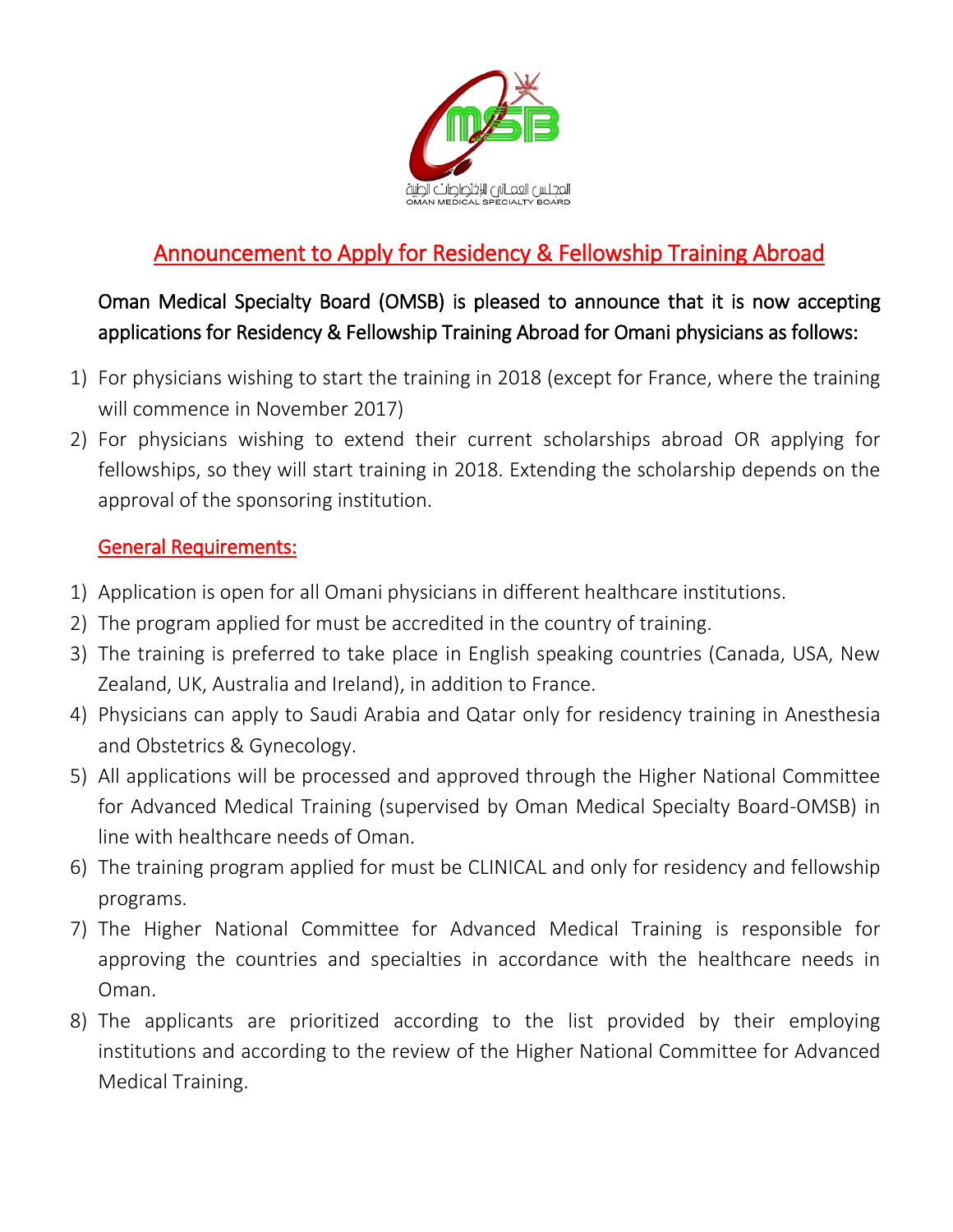- 9) Any approval given by OMSB to the applicants will be deemed provisional. The final approval is only given after the Committee reviews the offer along with the curriculum of the training program that the applicant will receive from abroad. The final approval is also subject to the availability of funds.
- 10) Priority is given to the training programs not available in OMSB.

### Requirements for Applying for Residency Training Abroad:

- 1) The application for residency abroad must take place during the following periods:
	- For OMSB residents:
		- Within the first or second academic year at most (for programs that run for 5 years or longer).
		- Within the first academic year at most (for programs that run for 4 years).
	- For non-OMSB physicians: within three years at most after completing the internship.
- 2) The applicant must have passed all exams required by the country or the training institution s/he applies for.
- 3) The applicant must have the score of language proficiency test required by the country or the training institution s/he applies for.
- 4) The applicant must provide three (3) recommendation letters not older than 2 years from Consultants.
- 5) Applicants for residency in France must also apply through the French Embassy website in Muscat. Details can be found on [http://www.ambafrance-om.org/Medical](http://www.ambafrance-om.org/Medical-specialisation-IN-FRANCE)[specialisation-IN-FRANCE.](http://www.ambafrance-om.org/Medical-specialisation-IN-FRANCE) This is *in addition* to sending their complete applications as explained below. Priority in France is given to Neurosurgery, Urology, Cardiac Surgery, Plastic Surgery and Neurology.

# Requirements for Applying for Fellowship (sub-specialty) Abroad:

- 1) The applicant must have completed a residency program and obtained "Completion of Training Certificate" and "Specialty Certificate" from Oman Medical Specialty Board or equivalent abroad.
- 2) The applicant must have passed all exams required by the country or the training institution.